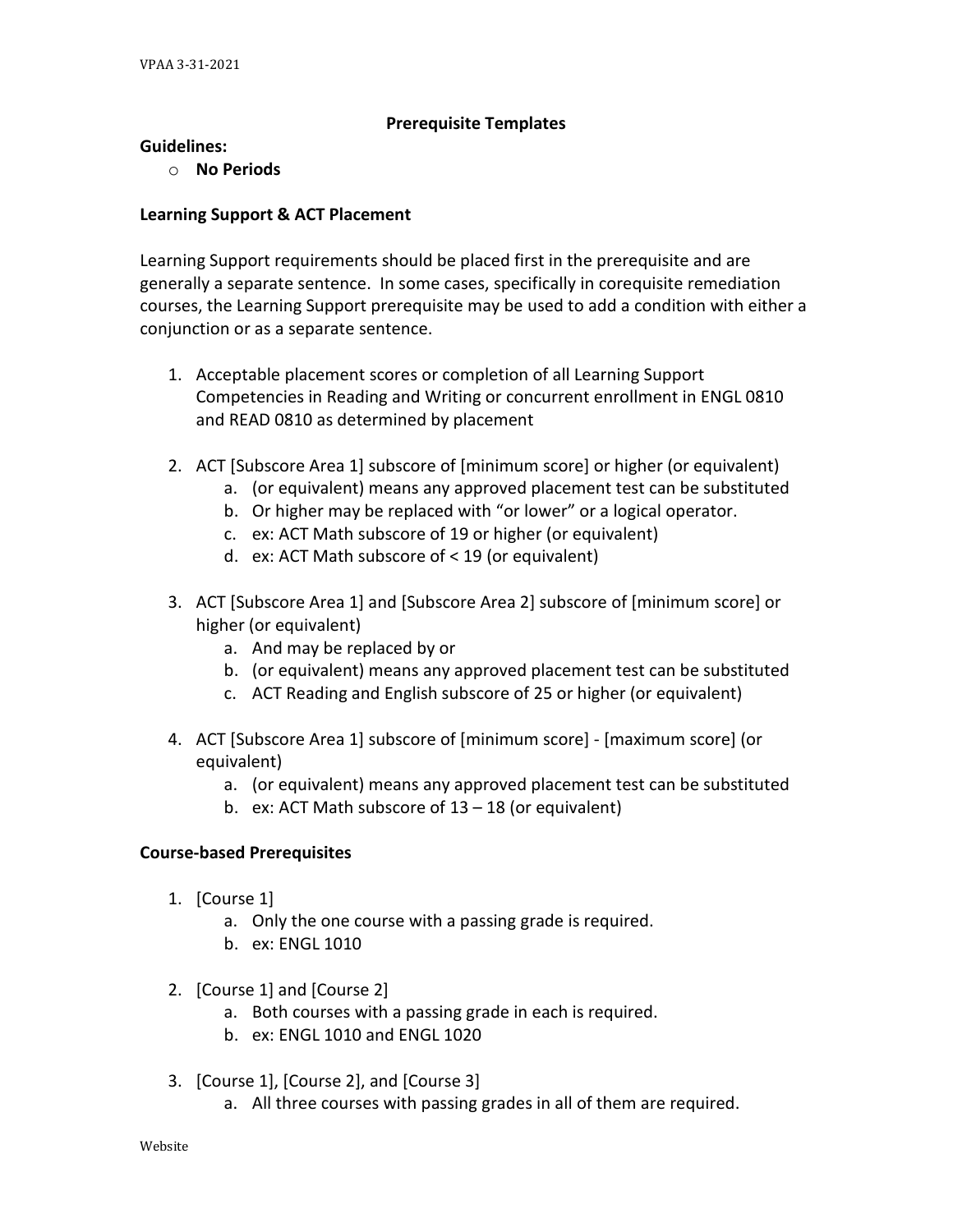- b. ex: LGM 130, LGM 140, and LGM 150
- 4. [Course 1] or [Course 2]
	- a. One of the two courses with a passing grade is required.
	- b. ex: ENGL 1010 or ENGL 1020
- 5. [Course 1], [Course 2], or [Course 3]
	- a. One of the three courses with a passing grade is required.
	- b. ex: LGM 130, LGM 140, or LGM 150
- 6. [Course 1] and either [Course 2] or [Course 3]
	- a. Course 1 is required with a passing grade, and one of the other two courses is required with a passing grade.
	- b. ex: ENGL 1010 and either LEGL 1300 or LAW 101
- 7. [Course 1], [Course 2] and either [Course 3] or [Course 4]
	- a. Course 1 and Course 2 are required with a passing grade, and one of the other two courses is required with a passing grade.
	- b. ex: ENGL 1010, ENGL 1020 and either LEGL 1300 or LAW 101
- 8. [Course 1], [Course 2] and either [Course 3], [Course 4], or [Course 5]
	- a. Course 1 and Course 2 are required with a passing grade, and one of the other three courses is required with a passing grade.
	- b. ex: ENGL 1010, ENGL 1020 and either LEGL 1300 or LAW 101

# **Prerequisite Modifiers**

Prerequisite modifiers may be used to add a condition, in addition to, or in lieu of a course in the examples above using the appropriate conjunction (if needed) or as a separate sentence in the prerequisite. Some prerequisite modifiers may stand alone or be combined to generate the entire perquisite when no course prerequisite is present.

- 1. [Course 1] with a grade of C or higher
	- a. A minimum grade may be added to any course or courses in the prerequisites examples above. If all courses require the same minimum grade, that may be specified as a separate sentence.
	- b. A grade of P will be treated in the same manner as a grade of C.
	- c. ex: MATH 1910 with a grade of C or higher
	- d. ex: PHYS 2010 with a grade of C or higher and completion of MATH 1720 or MATH 1730 with a grade of C or higher
- 2. Formal admission into the [Program Name] program
	- a. Student must be admitted to the correct academic program for the term of enrollment.
	- b. ex: Formal admission to the Paramedic program